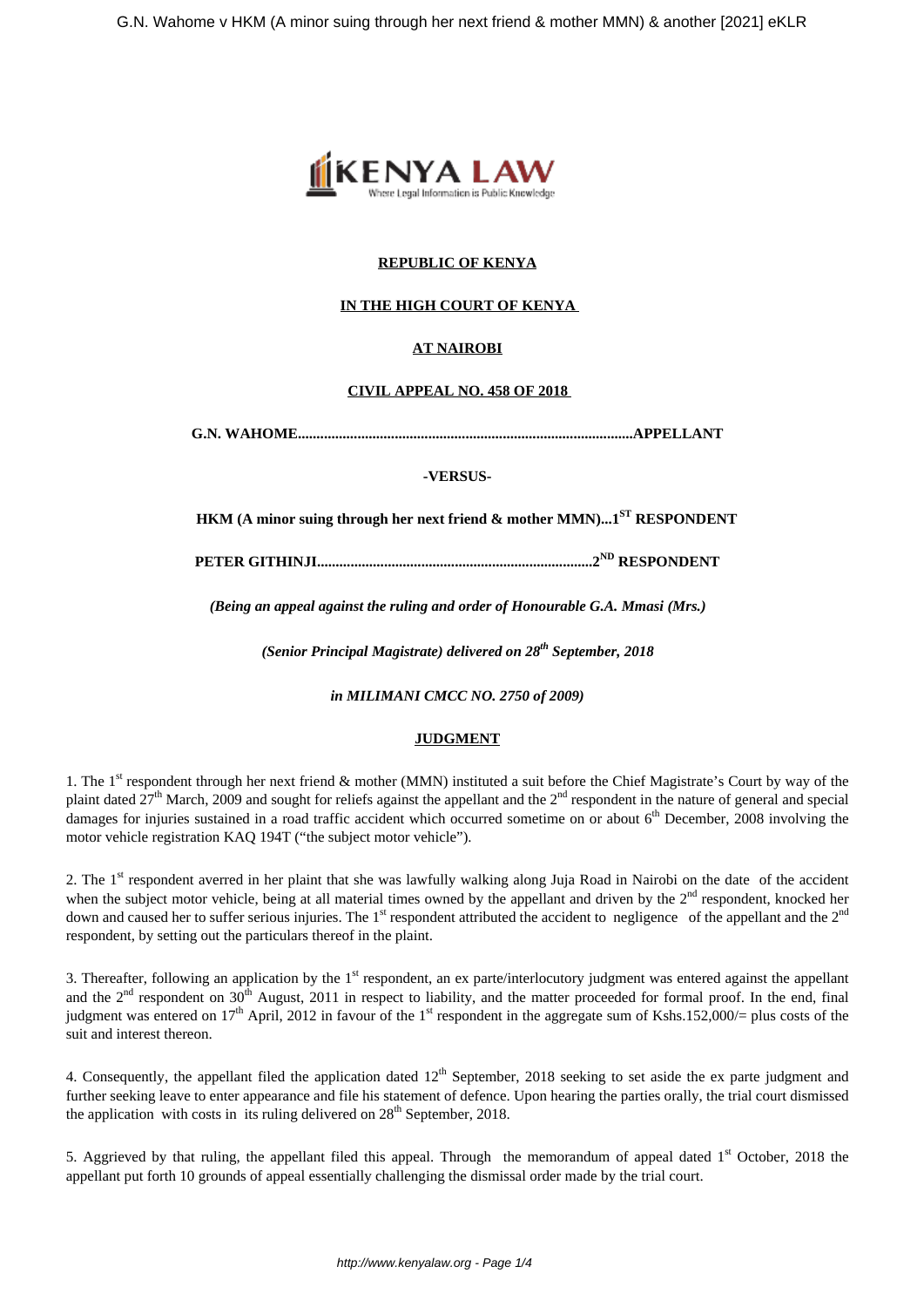6. This court gave directions to the parties to file written submissions on the appeal. It is apparent from the record that the  $2<sup>nd</sup>$ respondent did not participate at the hearing of the appeal.

7. On his part, the appellant argues that the application seeking to set aside the ex parte judgment was not opposed by the  $1<sup>st</sup>$ respondent. The appellant also argues that he only came to learn of the ex parte judgment upon being served with a notice to show cause dated  $21<sup>st</sup>$  March, 2018 and that he has never been served with the summons to enter appearance in the suit and that in the absence of service, the ex parte judgment ought to be set aside *ex debito justitiae*, as held by the Court of Appeal in the case of **James Kanyiita Nderitu & another v Marios Philotas Ghikas & another [2016] eKLR**. It is equally the submission of the appellant that his draft statement of defence raises triable issues which ought to be determined on merit.

8. The 1<sup>st</sup> respondent on the other hand contended that there is evidence of service of the summons to enter appearance on record and which affidavit was not at all challenged by the appellant. She further went on to submit that the application seeking to set aside the ex parte judgment was brought after inordinate delay, hence the trial court acted correctly in dismissing it on that basis. For all the foregoing reasons, it is the view of the  $1<sup>st</sup>$  respondent that the appeal must fail.

9. I have considered the contending submissions and authorities cited on appeal. I have likewise re-evaluated the material placed before the trial court. It is clear that the appeal fundamentally lies against the trial court's decision to dismiss the appellant's application seeking to set aside the ex parte judgment. I will therefore deal with the grounds of appeal contemporaneously under the following limbs.

10. The first limb has to do with whether the learned trial magistrate arrived at a correct finding that there was inordinate delay in bringing the application. Upon re-examination of the record, I noted that the ex parte judgment was delivered on  $30<sup>th</sup>$  August, 2011 while final judgment was delivered on  $17<sup>th</sup>$  April, 2012. It was therefore clear there had been inordinate delay of nine (9) years in bringing the application for setting aside of the ex parte judgment. To that extent, I agree with the finding of the learned trial magistrate.

11. The second limb of the appeal concerns itself with whether the learned trial magistrate in dismissing the application, considered all relevant facts/material, evidence and provisions of the law. In answering this, one key factor for consideration is whether the ex parte judgment entered on  $30<sup>th</sup>$  August, 2011 is regular. In his supporting affidavit to the application dated  $12<sup>th</sup>$  September, 2018 the appellant averred that the ex parte judgment is irregular for the reasons that he was never served with summons to enter appearance and that he did not own the subject motor vehicle; he has a strong and arguable defence; and that he ought to have been granted the opportunity to defend the suit on merit. According to the appellant, the person who was served with the summons according to the affidavit of service on record is different from the appellant, hence the appellant had no way of knowing of the existence of the suit.

12. In his oral arguments, the appellant's counsel Mr. Kimaru reiterated that the person who was purportedly served with the summons resides in Kitengela and is not one and the same person as the appellant. In response, Mr. Kaburu, advocate for the 1<sup>st</sup> respondent submitted that there is evidence of service of the summons upon the appellant and that the appellant has not proved that the person who was served bears a different identity from him. From the impugned ruling, I note that the learned trial magistrate did not touch on the issue of service.

13. The record shows that summons were issued to the 1<sup>st</sup> respondent and thereafter served upon one George Njoroge Wahome, according to the affidavit of service sworn by process server Mathias Mboya Maithya on  $18<sup>th</sup>$  May, 2011. It is apparent that the appellant is claiming to bear a different name from the one above, namely Godfrey Njihia Wahome. It is therefore apparent that there exist two (2) separate persons sharing the same initial names and this could very well give rise to confusion. Suffice it to say from the record that, whereas the 1<sup>st</sup> respondent's advocate claimed to have applied for, and obtained a reissuance of summons to enter appearance upon discovering that George Njoroge Wahome was deceased, there is no affidavit of service or other credible evidence on record to show that service was effected upon the appellant herein (Godfrey Njihia Wahome). The appellant claims that he came to learn of the suit upon being served with the notice to show cause in 2018 and this averment was echoed by Evans Mwangi Gachomo in his affidavit also sworn in support of the application. I find this explanation to be reasonable in the circumstances.

14. From the foregoing, I find it more plausible than not that summons to enter appearance were not served upon the appellant, but upon an entirely different person bearing the same initials as the appellant.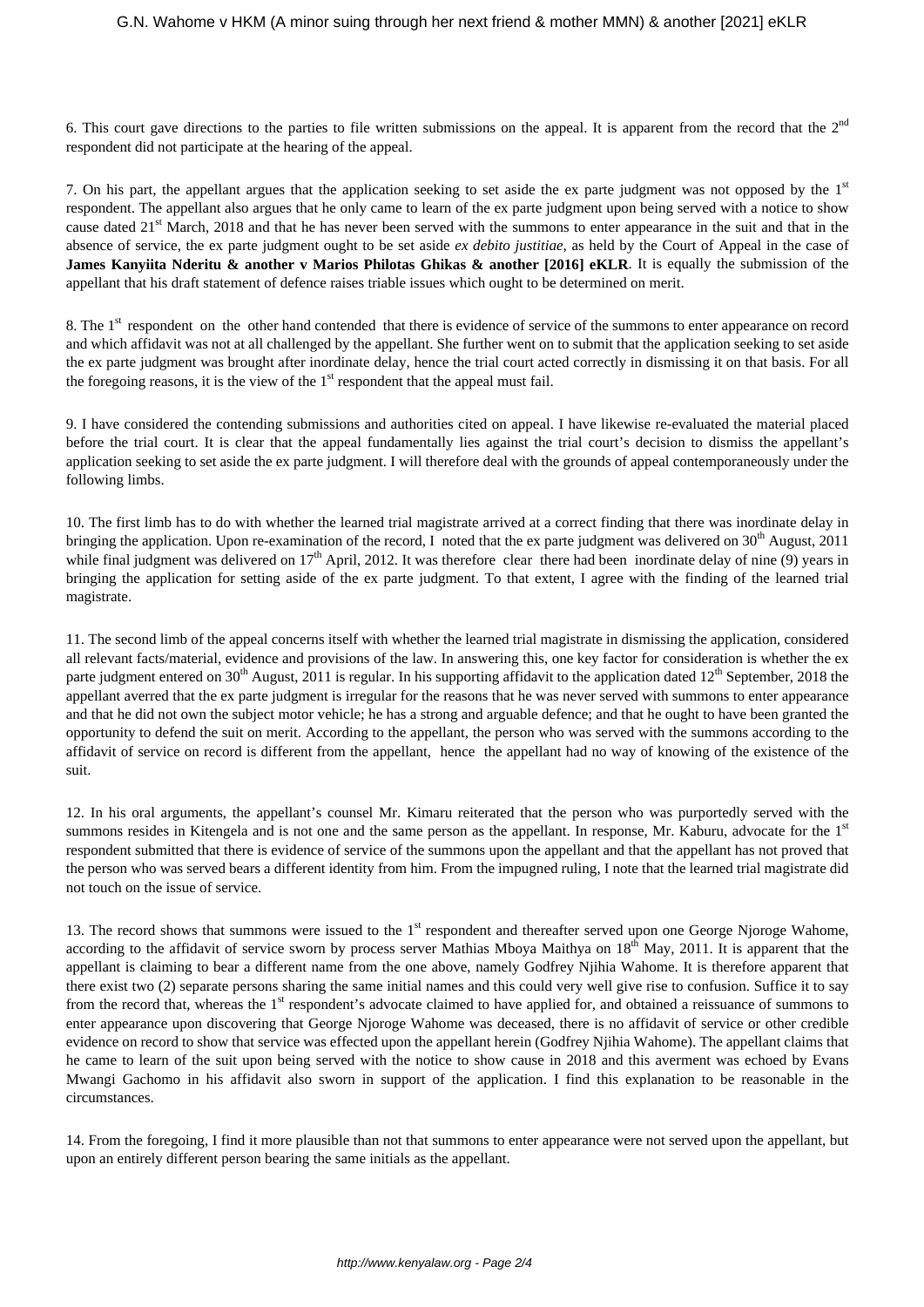15. This brings me to the issue on whether the appellant's draft statement of defence raises triable issues. I note that this issue was equally not addressed by the learned trial magistrate in her ruling.

16. In determining whether or not to set aside an ex parte/default judgment, a court is required to consider whether a party has a defence that raises triable issues, even where service of summons is found to be proper. In so saying, I find support in the case of **Tree Shade Motors Ltd v D.T. Dobie & Another (1995-1998) IEA 324** relied upon in **M/S Jondu Enterprises Limited v Spectre International [2019] eKLR** thus:

**"***Even if service of summons is valid, the judgment will be set aside if defence raises triable issues. Where a draft defence was tendered together with an application to set aside a default judgment, the court hearing the application was obliged to consider if it raised a reasonable defence to the plaintiff's claim. Where the defendant showed a reasonable defence on the merits, the court could set the ex-parte judgment aside***."**

17. From the appellant's draft statement of defence which was annexed to the application dated 12<sup>th</sup> September, 2018 I observed that he is *inter alia*, denying ownership of the subject motor vehicle and further denying having any knowledge or association with the 2<sup>nd</sup> respondent. In my view, the foregoing consist of triable issues which can only be adequately ventilated at the hearing of the suit.

18. Upon taking into account all the foregoing factors, while I acknowledge that there has been an inordinate delay in moving both the trial court and inevitably, this court by way of an appeal since entry of the ex parte judgment, I am convinced that it would be in the interest of substantive justice to interfere with the impugned ruling and to grant the appellant the opportunity of defending the claim.

19. In the end, I allow the appeal in terms of prayers a), b), c) and d) giving rise to a granting of the following orders:

**a) The ruling delivered on 28th September, 2018 be and is hereby set aside and is substituted with an order allowing the Motion dated 12th September, 2018.**

**b) The ex parte/default judgment entered on 30th August, 2011 and all consequential orders/proceedings are hereby set aside.** 

**c) The appellant is granted leave to file and serve his statement of defence within 14 days from today.**

**d) The suit (MILIMANI CMCC NO. 2750 of 2009) shall be heard afresh and on priority basis given its age, before any other magistrate of competent jurisdiction other than Honourable G.A. Mmasi.** 

**e) In the circumstances of this appeal, a fair order on costs is that each party shall bear their own costs.** 

**DATED AND SIGNED AT NAIROBI THIS 27TH DAY OF JULY, 2021.**

## **A. MBOGHOLI MSAGHA**

## **JUDGE**

**DATED, SIGNED AND DELIVERED ONLINE VIA MICROSOFT TEAMS AT NAIROBI THIS 29TH DAY OF JULY 2021.**

**........................**

# **J. K. SERGON**

**JUDGE**